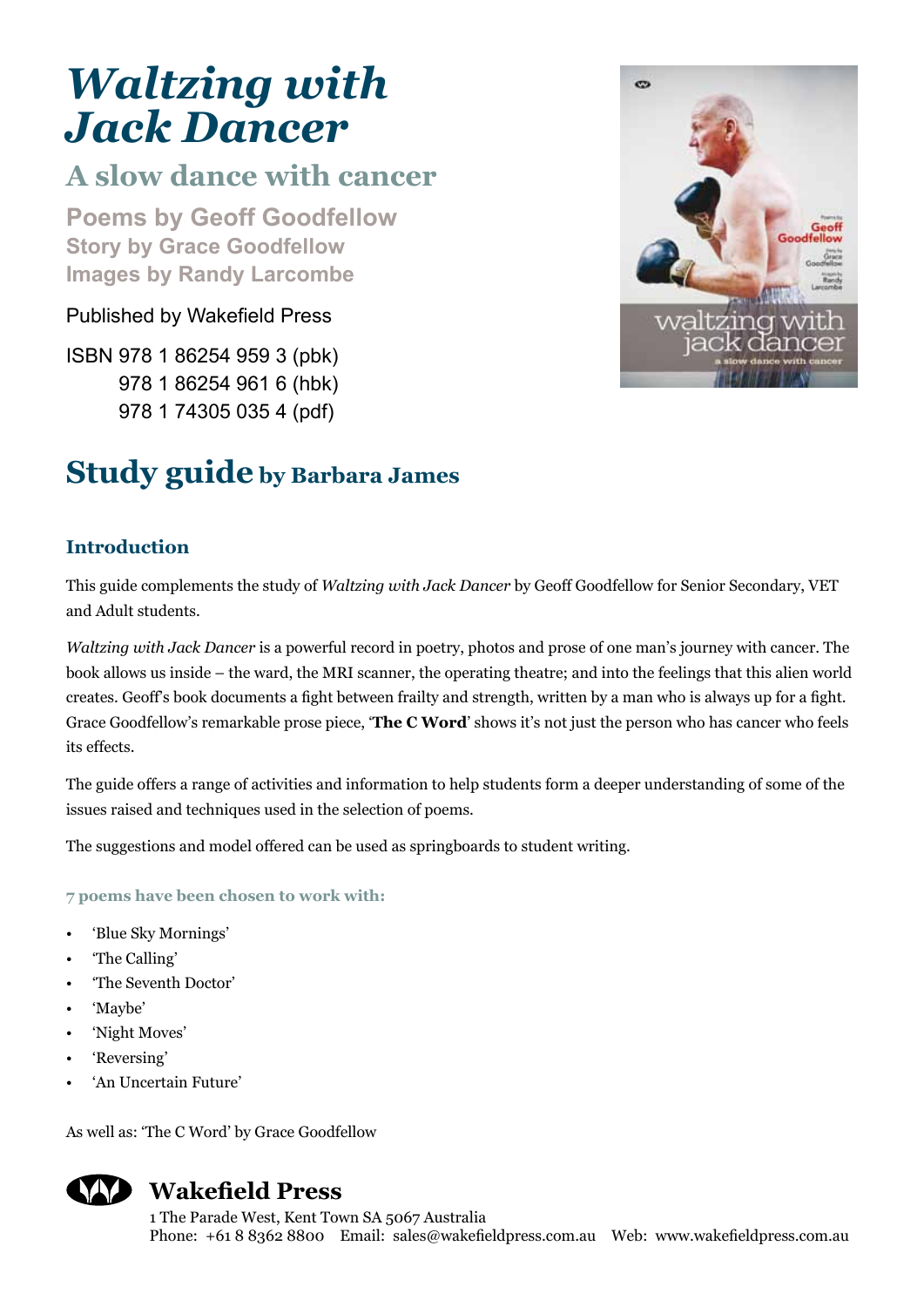Before we start let's have a look at the cover and title of the book.

The cover image, like the book, is entitled *Waltzing with Jack Dancer* and was taken on Geoff's return home from hospital after having a major neck dissection. This image is one of the many striking, intimate and at times confronting photographs taken by Randy Larcombe to document Geoff's cancer journey. This image was short-listed for the Moran Portrait prize for photography in 2009. It shows Geoff in a boxer's 'dancing stance'; gloves up, ready to do battle even though still in his post-op pyjamas. Here then is the symbolic image for the whole book. The dance metaphor is carried over into the title. The boxer's sprightly dance has become a waltz, a slow, circular, intimate dance much like the treatment regime Geoff finds himself in. Geoff has described this since as, 'turning in circles'. Jack Dancer is of course Australian rhyming slang for cancer but the choice here uses both personification and a play on the 'dance' image to complete this unsettling image. Check out the glare in his eyes and the set of his face. Do you think they are consistent with that of someone who is beaten? How would you read this photograph?

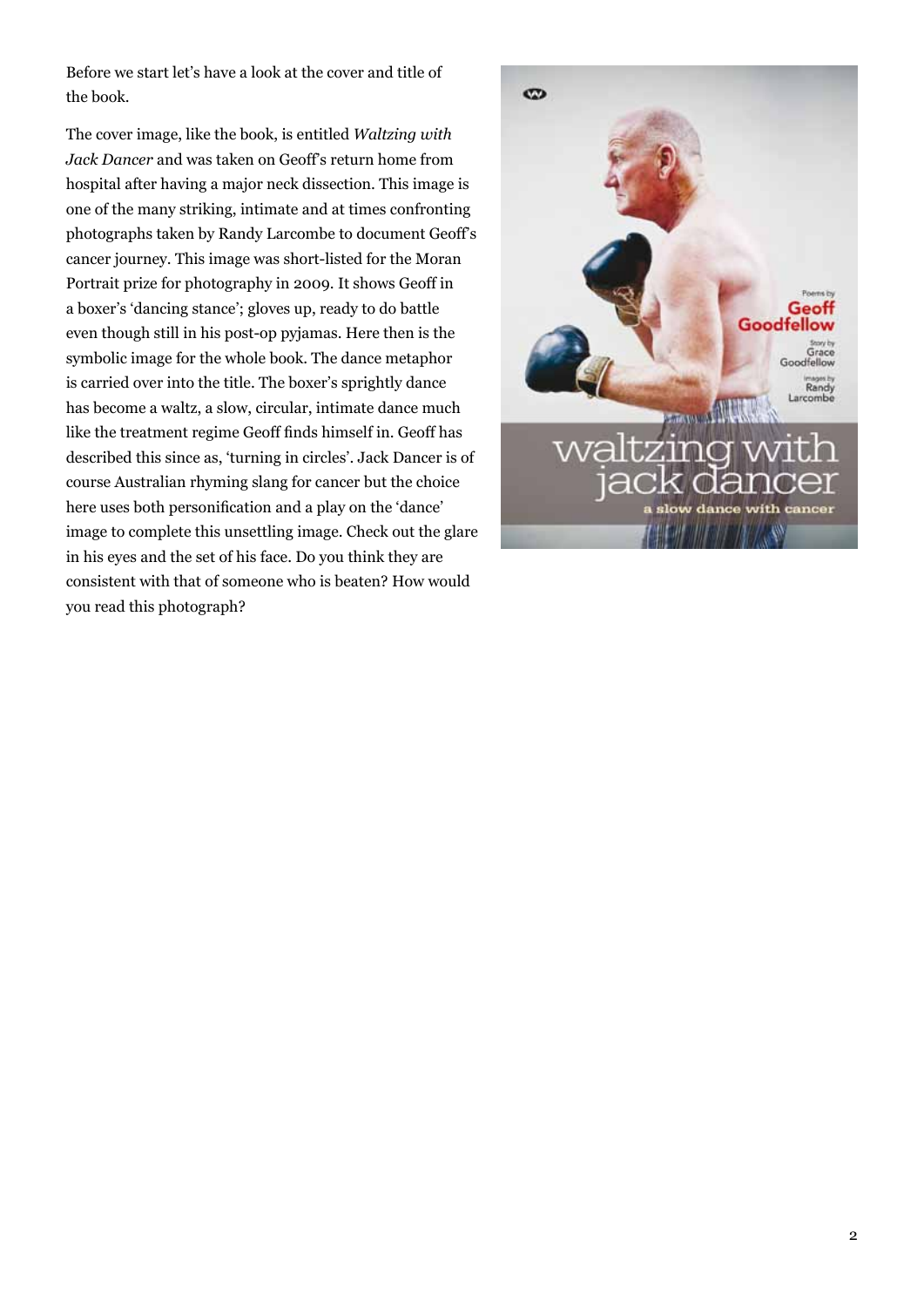# **Blue Sky Mornings**

This poem first published in *Wet Ink* tells of Geoff's long association with cigarette smoking and with other potential cancer risks. It begins with the rather disturbing image of a little five year old boy blowing smoke rings into *perfect blue sky mornings*,\* the innocence of the boy mirroring the pristine morning air, both made dirty by cigarette smoke.

Geoff then describes with great fondness his enthusiasm for his first job at this tender age with *Lennie Sugars the milky*, cigarettes a part of the scene even then,

> & i'd butt my smoke into the red clay soil & bolt out to meet him

Note the technique of alliteration used here in the repetition of the *b* sound in *butt* and *bolt.*

The boy grows into adulthood surrounded by cancer risks in his work environment, the building site.

It is not hard to imagine the scene and the smell because of the way the words are chosen and assembled. The technique of alliteration is used here to help convey the large number of these products Geoff has been in contact with.

> & i'd pick up solvents & sealants & stains & paints & fluxes & fluids with peculiar smells

The skin cancer risk is always present too:

days on building sites in blinding sun with no UV protection

A great deal of emphasis is placed on the sense of hearing in this poem. It brings us into this little boy's world, making it easier for us to imagine it:

> & walking up & down the white quartz driveway

we can almost hear the crunch of gravel underfoot and the annoying sharp bang of the fly screen door,

& being careful not to let the screen door slap as i'd creep

and there's more:

 looking up at the apricots at the end of the driveway — & sometimes hearing them fall

What sound would they make; a plop, thud or splat?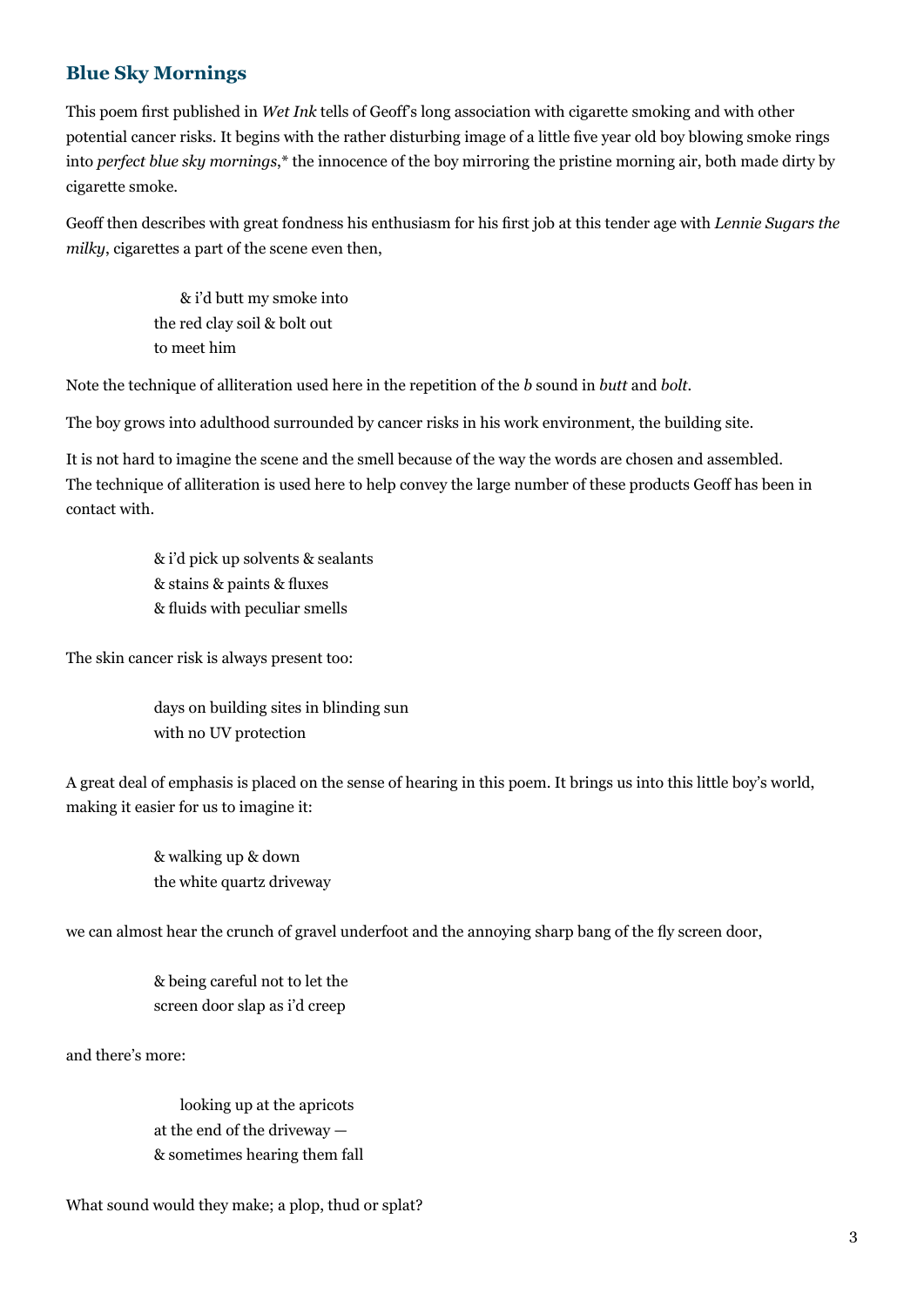Here is the sound of the milky, a sound long gone from our streets,

the jingle of empty bottles & the clip-clop of hooves

 hearing the clink of empties from the back of the cart as the horse worked his way towards Lennie's low whistle

The poem is rich with the use of colour too. This is another technique used by Geoff to make the scene come alive to the reader.

There are many examples in the poem, here is one:

the red soft pack he'd left on the front bench seat

How many can you find? Make a list.

The time setting is created by a studied choice of clues, for example *dad's cream FX Holden*. You could easily Google this image and see the car. Can you find more examples of creating time clues?

This poem, like many of Geoff Goodfellow's is a narrative poem, it tells a story but it asks questions too.

The end of 'Blue Sky Mornings' is a frustrated plea for answers typical of someone who has recently been diagnosed with a life-threatening illness:

> & yet no one can tell me with any authority just how i got cancer.

#### **Activities**

If you are/were a smoker, how old were you when you had your first 'drag'? Do you remember it? If so, write about it. Ask your parent or someone you know older than you to tell you about their experience.

Have you stopped smoking? Why/why not? Was it difficult? Do you want to give up but can't? What methods have you tried? Have you made a decision to never start? Write about/share your experiences.

What is your opinion of anti-smoking campaigns e.g. plain packaging, graphic images on cigarette packets, raising prices of cigarettes, etc. Do they work? Why/Why not? Conduct a survey in your group or family to help you find out.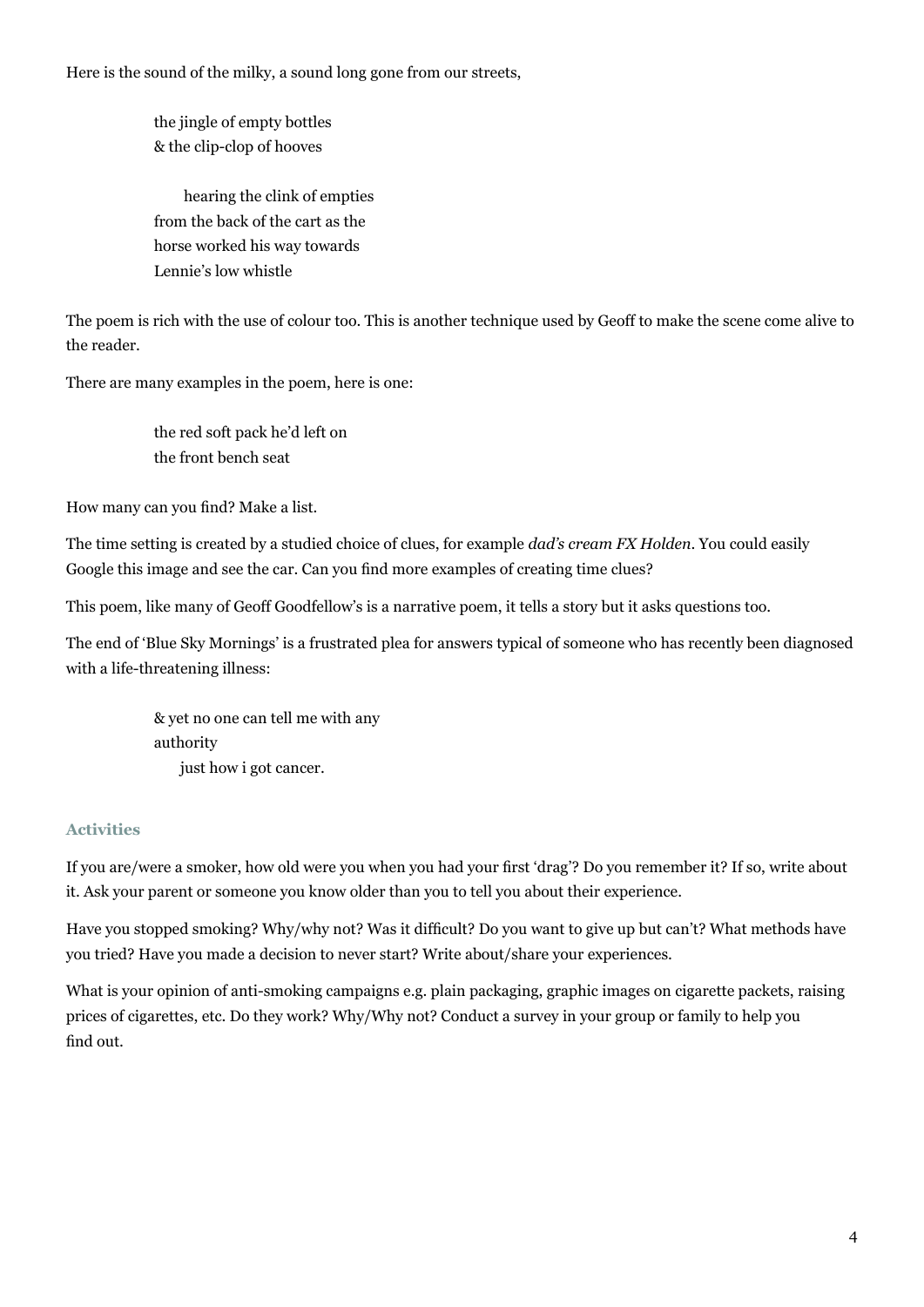#### **Some questions**

What are some outward signs of a heavy smoker?

How many cigarettes has Geoff smoked since he started? Ask yourself the same question.

What is/was a 'milky'?

Have you been touched by cancer; someone you know, a family member or maybe even yourself?

If you feel comfortable you might like to write about it; your thoughts, observations, questions, frustrations, etc. It could be in the form of a story, poem, diary, drama script, diary, letter/email/blog etc.

You might choose to plan a fundraiser event for head and neck cancer (or whichever type you wish). Make sure you've done your research, keep a journal of the planning, write the event up as a report in school magazine, get plenty of feedback. Be creative!

\*interesting note: there is a brand of cigarette called Winfield Sky Blue.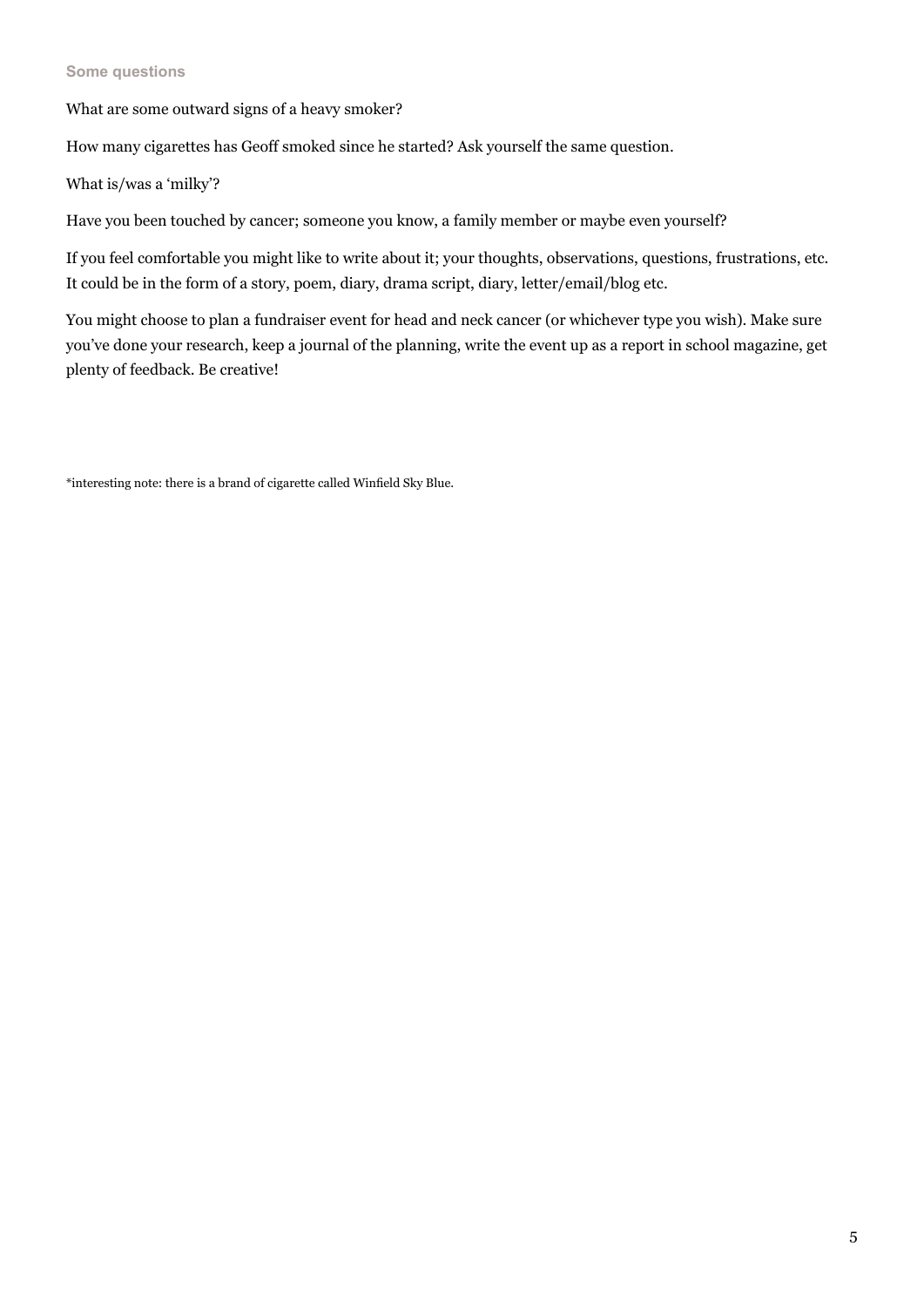# **The Calling**

This poem begins with a telling choice of words:

When i was tipped out of the ward to go home

The image here is of something of little value being 'disposed of' with Geoff having been given no clear idea as to how he should lead his daily life after the cancer diagnosis.

Having followed a rigorous exercise program for the last ten years, Geoff is concerned about whether he will be able to keep this going and indeed if that would be advisable. He wants to know his 'boundaries'.

Fear causes his imagination to run wild as he imagines:

 i thought about the little cancer cells eating away at my decayed throat

And whether a:

raised heart rate would pump those little critters right through my body & scatter cancers everywhere

With this level of anxiety Geoff still embarks on his first attempt in the ocean. He decides not to risk a swim, not because of the fear of sharks:

> but i felt i was being circled by something far more sinister

Geoff's use of imagery in this section of the poem is both sustained and intense.

Geoff decides to wade the shoreline instead, determined to maintain his exercise regime as best he can, all the while speaking to the cancer; it is a living thing after all, a part of him.

He tells it,

i'm going to fight you every inch of the way you won't beat me

It is as though he is trying to psych out his opponent like in a boxing match as well as psyching himself up for the fight.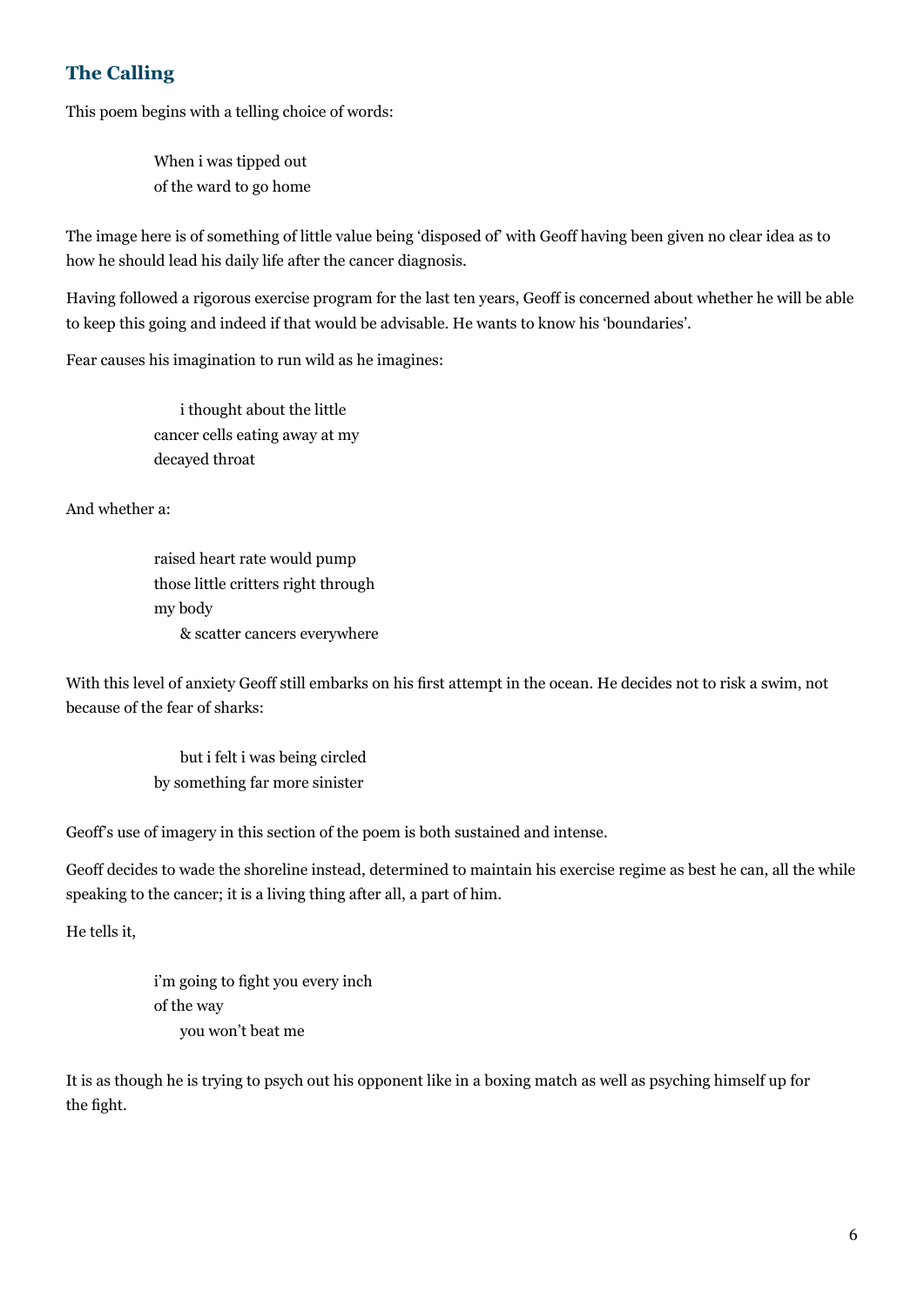Finally there comes one of Geoff's most moving, powerful images. He describes how, surrounded by the ocean he keeps calling to the cancer,

> i'm here i'm here i'm here.

These words symbolize his defiance, daring and determination. He is daring the cancer to come and claim him but he is also making the life-affirming statement 'I'm here, I'm alive!'

The image with the poem expresses so much. We see Geoff venturing timidly into the ocean with his personal trainer and friend Palle Muus of Balance Gym in North Adelaide.

Immediately one is struck by the contrast in size between the two men. But it is more than that. Palle's arm gently guiding, Geoff's left hand tense, betraying his anxiety, stance hesitant, back slightly stooped. The ocean before them is calm but vast, just like Geoff's challenge.

You can almost hear him calling to the cancer.

Can you see anything else in this photo?

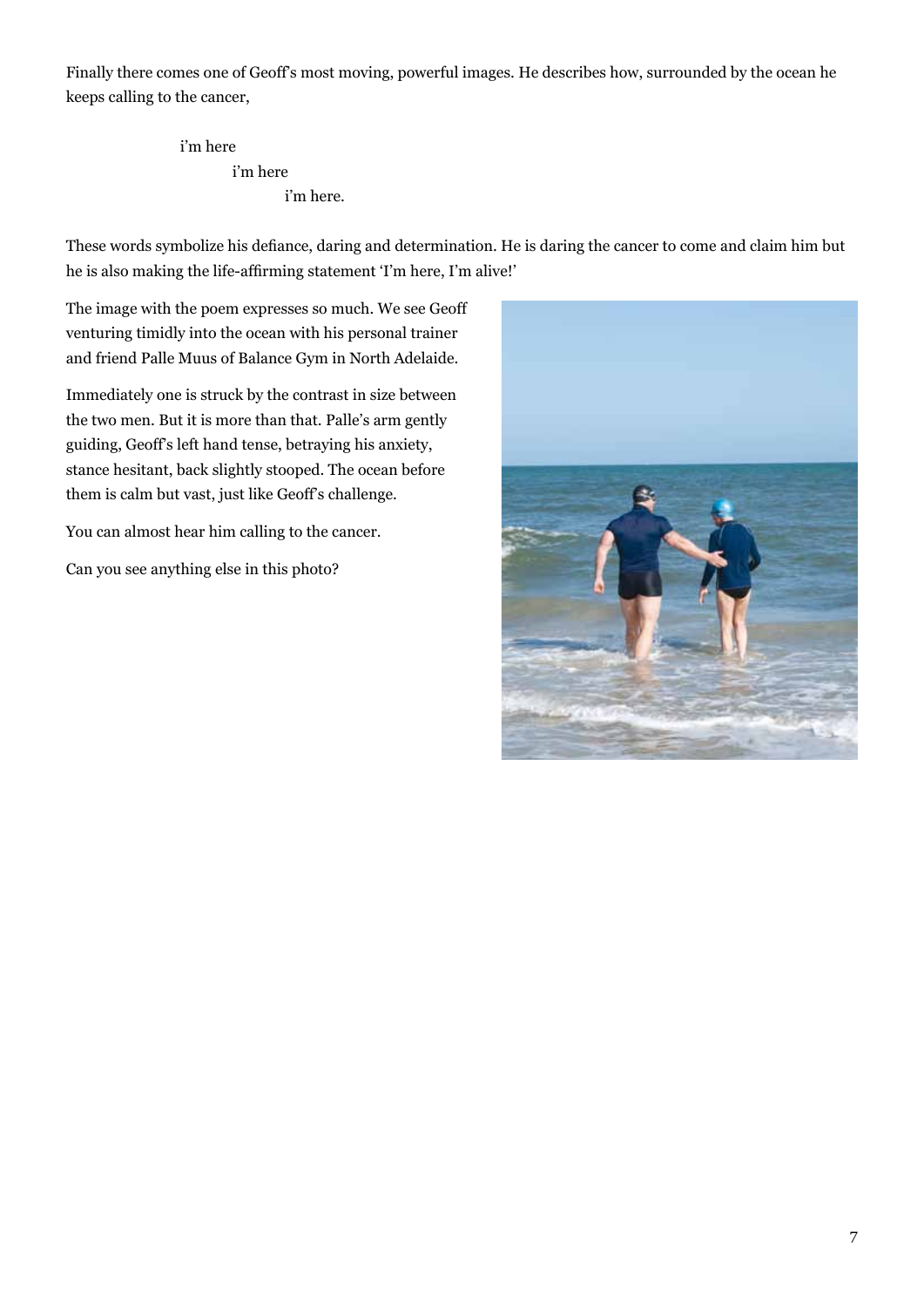## **The Seventh Doctor**

Dr Guy Rees, Geoff's surgeon, known as 'the seventh doctor', suggested to Geoff on the operating table that he should write about his experiences, pointing out the failings in the health system especially for public patients. Dr Rees encouraged Geoff to document the poor treatment he had received from some doctors who had failed to treat him with common courtesy and dignity.

This poem tells of the 'run-around' patients often get in the public health system. Geoff goes from one doctor to the next before he is satisfied with the level of care he receives, both medical and interpersonal. We follow Geoff from his GP and the original misdiagnosis and inappropriate drug treatment through to the irony of being told in Emergency that the stretchers are reserved for SICK people, when he is too sick to even sit upright. After this he is advised to go back and see the GP who has misdiagnosed him twice! Finally, not surprisingly, Geoff loses his cool and insists on receiving an examination by the doctor in the public hospital.

After eventually having a CT scan he is told to prepare for 'the big C'. There follows in the poem some plays on this term which is slang for cancer, but which also has another often offensive connotation. Geoff suggests that two of the doctors who had treated him poorly may indeed qualify for the term.

We see this expression used again in Geoff's daughter Grace's story 'The C Word' later in the book.

The technique of sarcasm is employed in the next section of the poem to convey his frustration at how long he has to wait to be operated on:

> but i'll go outside every hour & check the roof for homing pigeons so feel free to send your instructions by carrier pigeon

This is followed by an exact recount of what Geoff said when he was accused by a doctor of 'being confused' and therefore able to be brushed off. He goes into quite some detail to prove that he indeed had perfect recall of the events surrounding his examination. Here Geoff uses the technique of allowing us to hear his voice, lengthy and precise and the doctor's replies, short and possibly humbled.

The power dynamic in the doctor–patient relationship has changed from:

the sixth doctor suggested we end the call

To:

#### & we both hung up

Using the power of language Geoff has redressed the balance of power between the doctor and patient.

We come to the day of the initial biopsy to determine the extent of the cancer and Geoff describes the surgeon and his team:

> they looked like concrete finishers on a building site

as they wore blue overalls and white gumboots; an almost comical simile as the two environments are so far apart.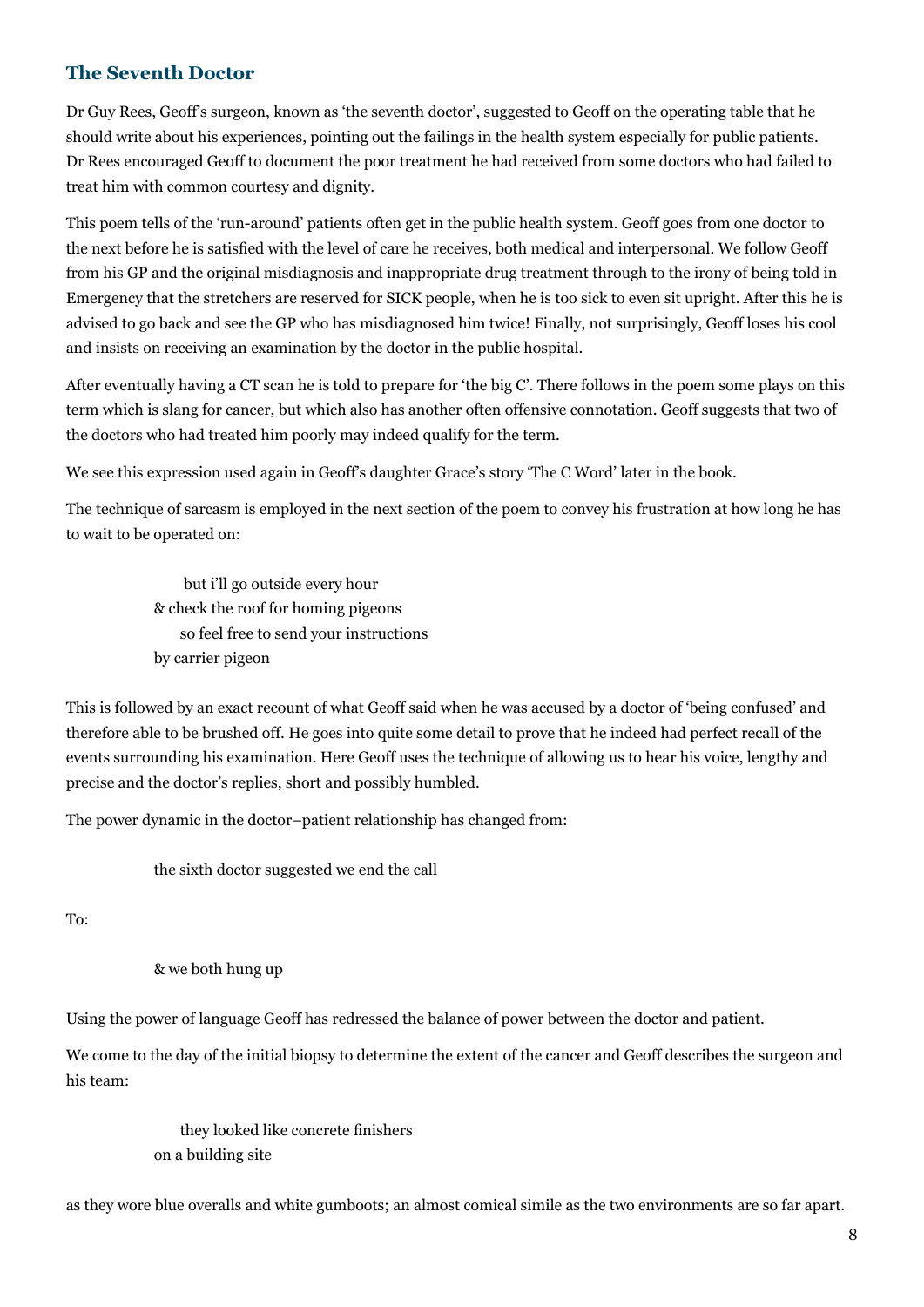The surgeon, 'the seventh doctor' from the poem's title is:

 a decent bloke who showed me decency & got it in return

We then follow Geoff as he battles a persistent infection until finally he is wheeled into the operating theatre for his neck dissection. The resulting wound is graphically described with the help of similes:

> they said the wound looked like i'd been carved up with a broken flagon they said a bottle would have been far too small they said it looked scary  $-$

 it was a cut as big as a baling hook & with its thirty metal staples it looked almost as shiny & nearly as dangerous

The poem ends with the surgeon warning Geoff to try to put some weight on before the course of chemotherapy and radiotherapy. Geoff reflects, using a play on words, that:

> he'd performed his surgery on Holy Thursday  $20<sup>th</sup> March 2008$  & with the neck muscle removed he'd left a hole

And concludes with:

it was a good Friday to get that news i lay in bed eating Easter eggs silver paper & cellophane surrounding me chocolate sliding down my throat.

'Black humour' is used by people in difficult circumstances to lighten the mood, to make their situation more bearable. Geoff uses this technique repeatedly in this poem as the subject matter is so bleak. How many examples can you find? One is below:

> i asked her to be careful said i didn't have a big mouth (although i'm sure some doctors [& others] would dispute that)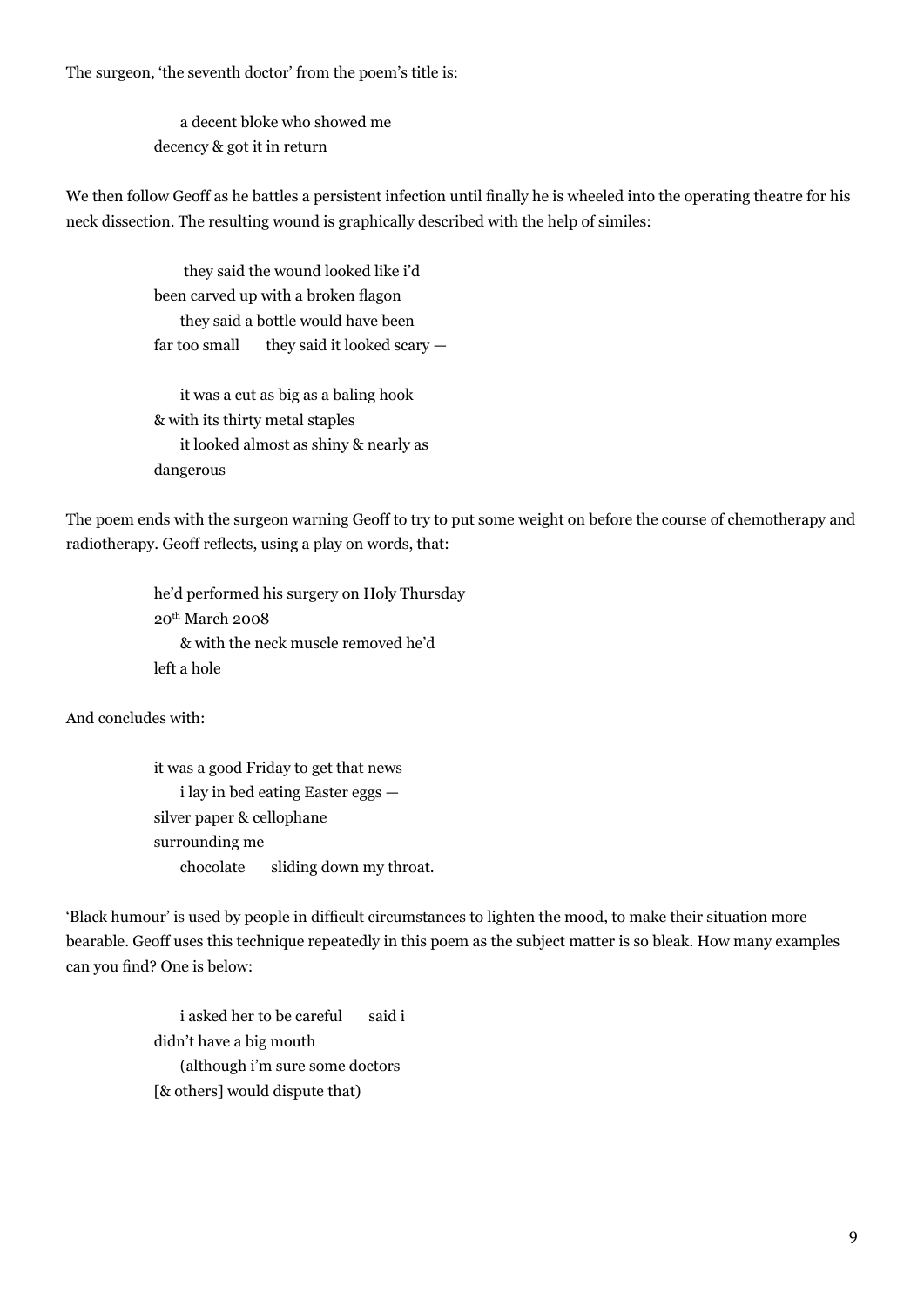#### **Activities**

Find out about the public health system and the private health system. What are some of the differences? Prepare a report.

How many doctors did Geoff see in total?

Write in your own words what happened when Geoff went to see each of the doctors.

What is the Ambulance Fund? Explain what happens when someone has to travel in an ambulance.

Should Geoff have driven his car to the hospital when he first became sick? Why did he?

Explain the line 'thinking of the thickness of a coat of paint'.

From Geoff's appearance and behavior in Emergency, what did they assume was wrong with him?

Geoff thinks that two of the doctors he has met 'may be the big C'. What does he mean? Who are they?

Why does Geoff mention that the seventh doctor, the surgeon, was:

back at my bedside on Good Friday morning away from his own four kids

What do these lines tell you about this doctor?

Geoff referred to all of the doctors by numbers – because he felt that he had been treated in such an impersonal way by many of those doctors. With the exception of doctors three, seven, eight and 14 Geoff considered he had been treated very shabbily. Doctor six for instance suggested that Geoff should go 'private' if he wanted to call the tune. He tried to humiliate Geoff rather than show any humility or decency or sense of concern. What do you expect from your doctor? Have a look at the comments on the back cover of the book by the seventh doctor, Dr Guy Rees.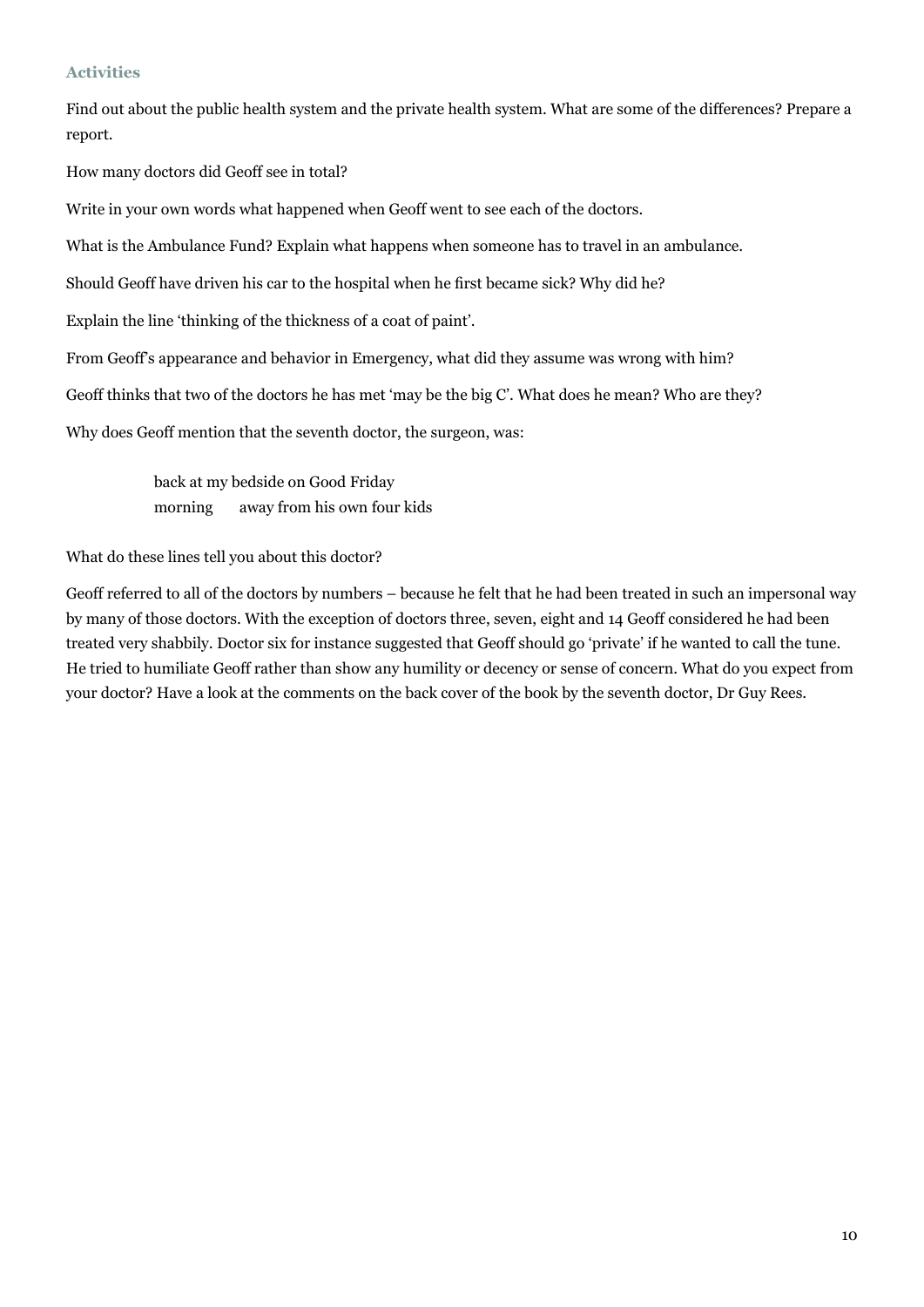Here is a poem I wrote as a model. I tried to use Geoff's style and tone and I borrowed some techniques too. I received a challenging diagnosis some years ago. My poem is about that experience.

#### **A Testing Time**

It began with a twitch in my right shoulder that wouldn't go away i drove my car into a wall too that made me worried my GP a man who had won my trust said *it could be a brain tumour you need tests you need to see a neurologist* i became more worried my neurologist kind gentle young & puzzled sent me off for the Test Trio -- Lumbar Puncture MRI & VEP i sat afraid to know… the Test Trio

my neurologist & my GP all in agreement

 *it's MS* and my world fell apart.

I have used many of Geoff's techniques to hopefully encourage you to write too!

For example, the use of lower case, ampersand (&), first word beginning with a capital, last word followed by a full stop. Lines are indented as a form of punctuation, ellipsis  $(...)$  indicates a long pause, capital letters to indicate important words.

What else can you find?

Have a go, try to write a poem yourself!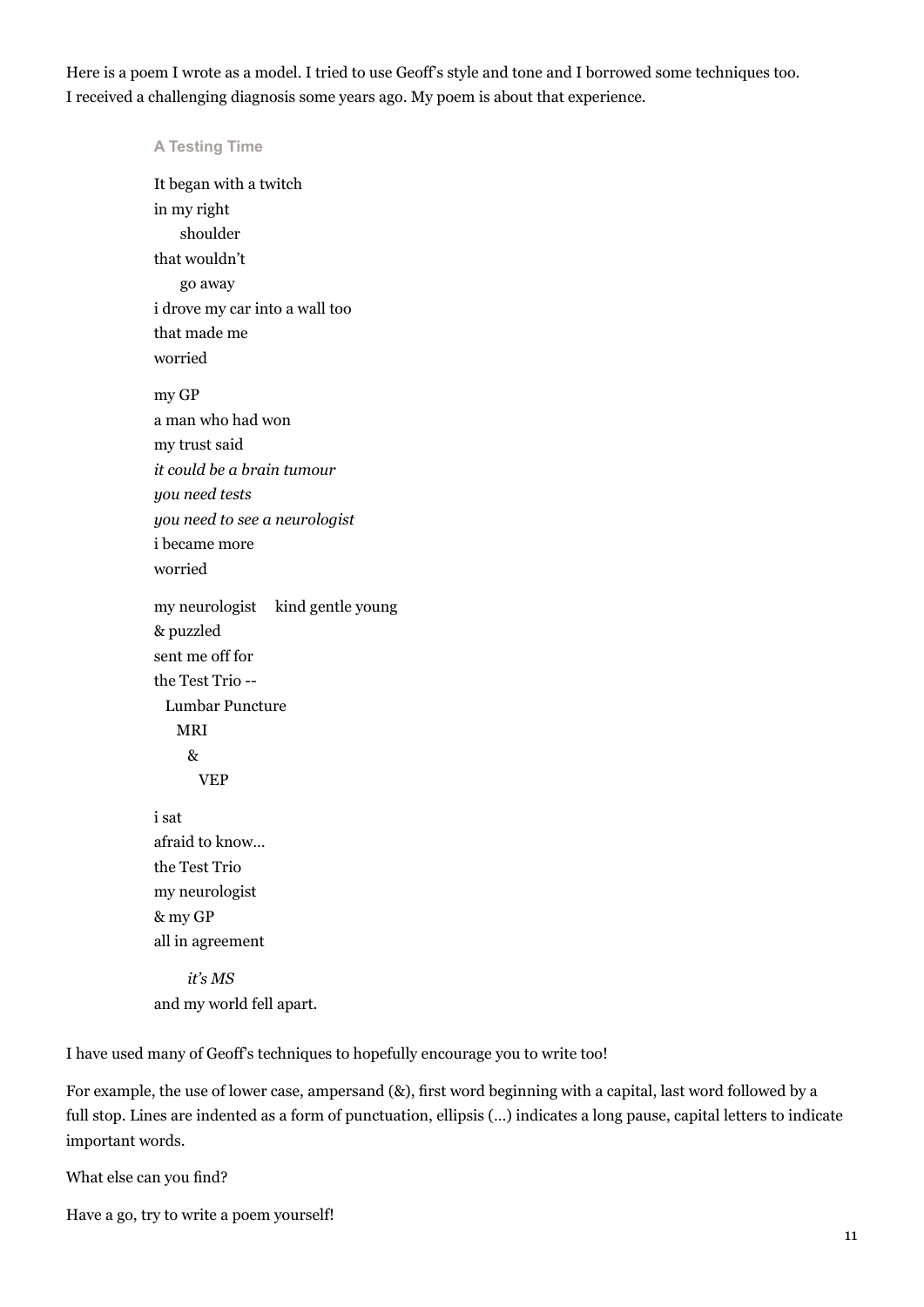# **Maybe**

Watch Geoff read the poem 'Maybe'.

This poem focuses on cigarette advertising and its effects over the years.

The setting is not the American West as in the iconic Marlboro Man advertisements of the 50's through to the 90's but the Head and Neck Ward of a major Australian city hospital.

We see old Marlboro Men lined up in their beds having just had neck surgery as a result of falling victim to the mass appeal of cigarette advertising campaigns.

Fortunately this kind of advertising was stamped out by the Australian Government over 20 years ago.

The irony here is grim and the humour sarcastic, Geoff often trades off word play in his writing.

on Alpine white beds now that's Kool

These are the names of menthol flavoured cigarettes, controversial because they were said to encourage young people, especially women, to take up smoking. They were marketed to 'cool the throat', hence the name 'Kool'. It was inferred by the advertising campaign that you were 'cool' if you smoked this brand. It is not just poets who use word play.

Not many cool throats in this ward.

Geoff uses Aussie slang when he says:

& i'll give you the Drum

This is the Aussie tip-off, the honest truth. Of course it is a play on words; Drum being the well-known brand of hand-rolling tobacco.

Another very Australian word play is the name 'Blue' given to a redhead:

(geez that looks like Blue in bed seven hasn't he lost some weight)

In a powerful evocative image Geoff imagines that the 'Winfield Reds' are lined up on one side of the ward and the 'Winfield Blues' on the other as though taking part in some deadly game. The colour of the pack represents the 'strength' of the cigarette; Red 16 mg of tar, Blue 12 mg, Sky Blue 6 mg, and so on. Like rival footy team fans or Holden vs. Ford enthusiasts, life-long smokers identify with their chosen brand.

It is widely known that advertising companies create an image in order to sell a product. Perhaps as well-known as the 'Marlboro Man', at least in Australia, is the image of the rugged 'ocker' made popular by Paul Hogan to advertise Winfield cigarettes. First appearing in the 1970's, the advertisements which targeted working men and women helped Winfield become the highest selling cigarettes in Australia and subsequently helped launch Hogan's career as the 'face of Australia'.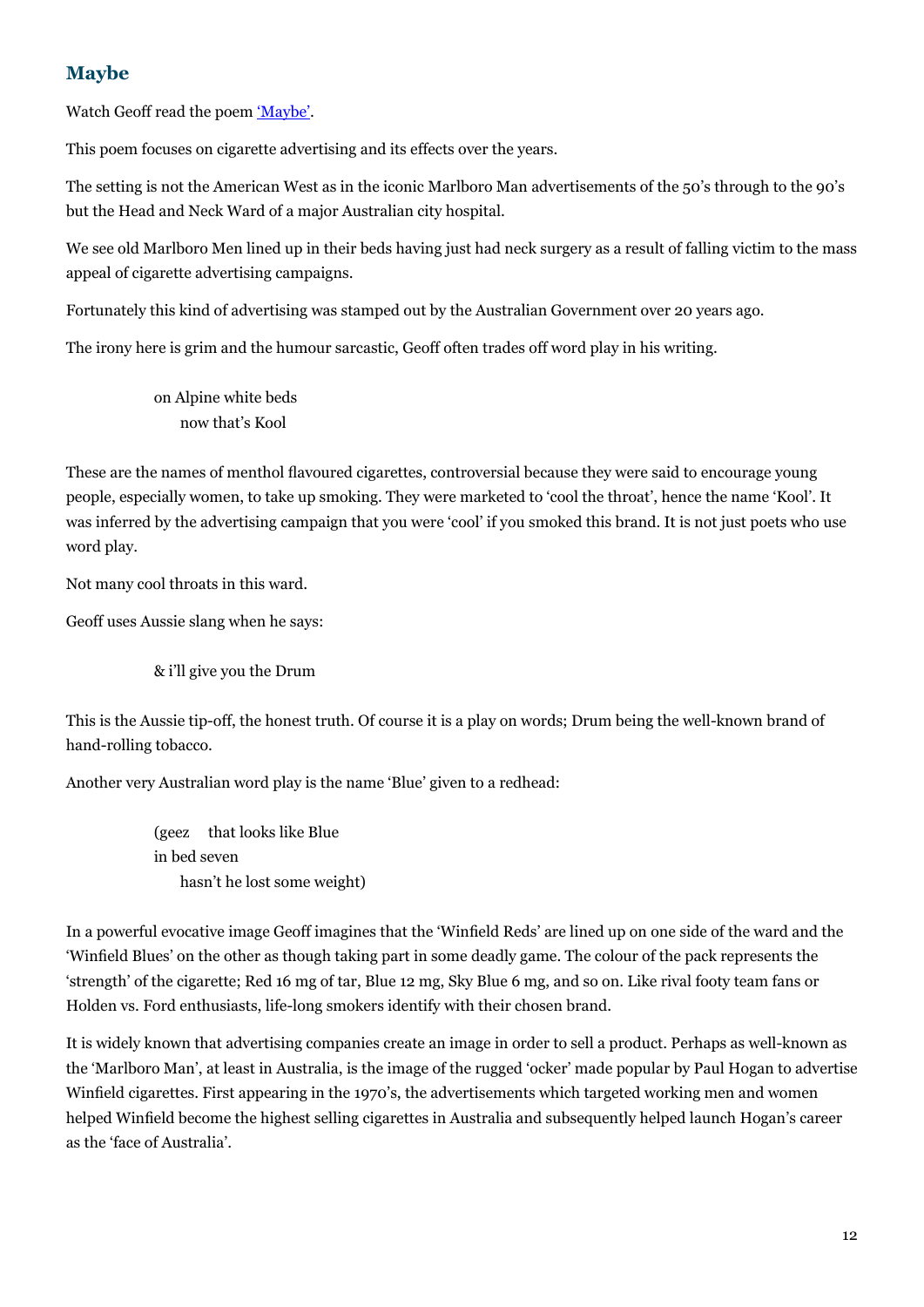Paul Hogan's character would always begin the ad with something humorous happening to him after which he would drawl the words 'Anyhow … have a Winfield' and then light up. This phrase became a catch-cry on building sites, in factories and pubs around the nation. In the poem Geoff asks the question:

> & where is Paul Hogan when we really need a laugh

The last few lines of the poem change in tone from grim humour to uncertainty, emphasized by the repetition of the word 'maybe'. Lying in their hospital beds recovering from throat surgery, looking ahead to possible treatments, the old men are scared:

maybe it'll hurt too much

The bravado has gone and the reality set in:

maybe there's nothing much to laugh at anymore

maybe now the laugh's on us.

Geoff has neatly made the smoker into the joke with his summing up.

#### **Activities**

The close-up photo of Geoff with his neck newly stapled is a perfect image to accompany this poem. It expresses pride, determination and strength and yet there is a hint of anxiety, even fear around the eyes.

What do you see in this photo? Analyze it, write about it.

Research one of these topics:

- Cigarette advertising, its history and methods.
- The history of smoking tobacco, when and where did it originate.
- The health risks associated with smoking.
- Smoking laws in various countries, which country has the highest incidence of smoking.
- Third World countries are now being targeted by cigarette companies. Why?

Present your findings to these questions as an oral presentation supported by a slideshow/powerpoint.

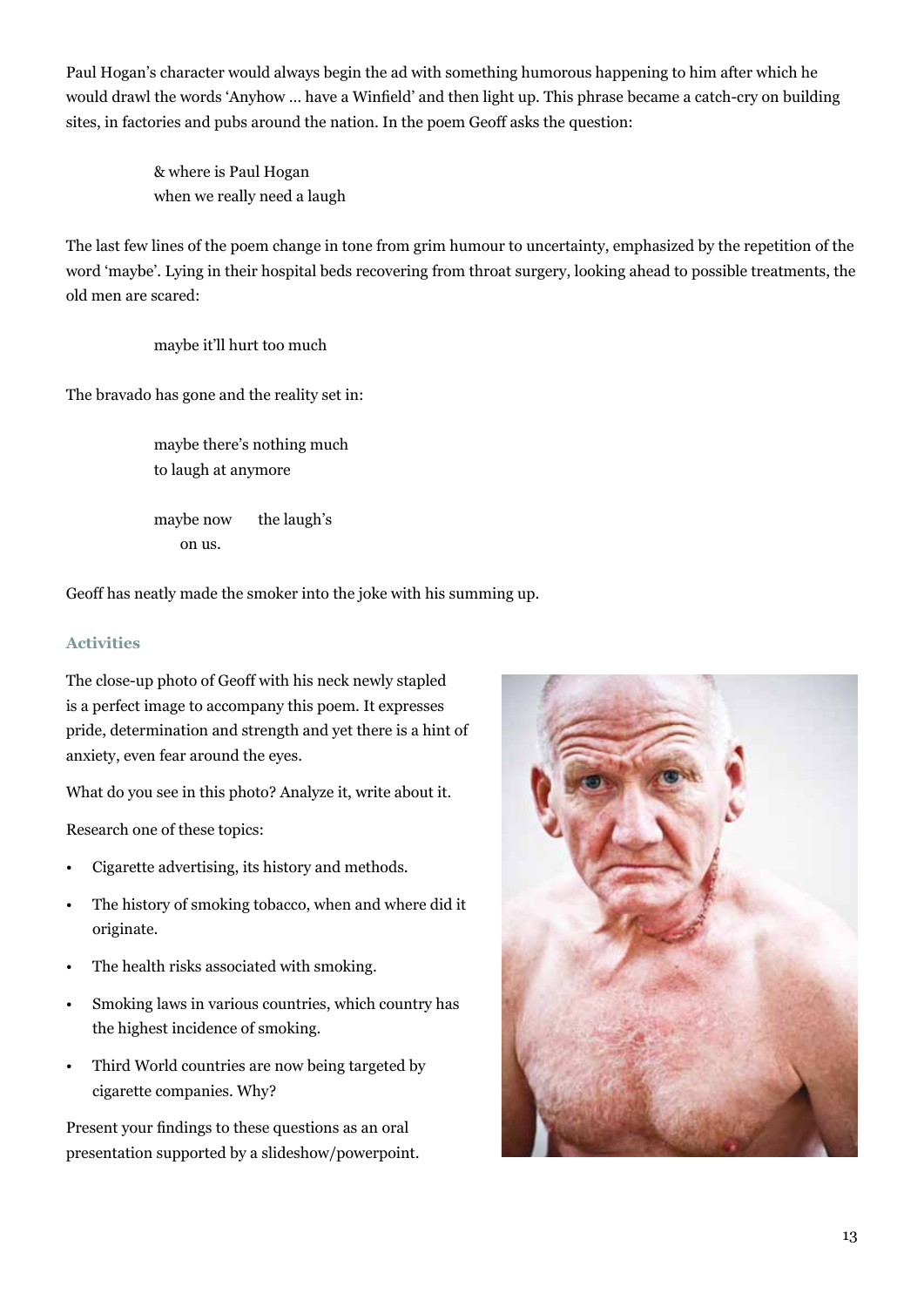Find out the incidence of head/neck cancer (throat, tongue, lip etc.) and lung cancer in women. Compare this to men. What do these findings suggest?

Research flavoured cigarettes, e.g. menthol. What is the appeal? What are the laws about their use/sale?

Why do people smoke/take drugs/drink alcohol?

This is a huge topic and there are many reasons.

Write down your own thoughts. Perhaps brainstorm in your group. Make a list then do some research. Here are some websites to help you:

www.quitsa.org.au

www.dassa.sa.gov.au

Find out if it's ok first then ask your friends and/or family to share their thoughts with you.

What are the laws in Australia today relating to cigarette and alcohol advertising?

When did they change?

Find out about the laws in other countries.

What follows are two old smoking ads, one from the 30s the other from the 50s. Write a response to each of them.

What techniques are being used?

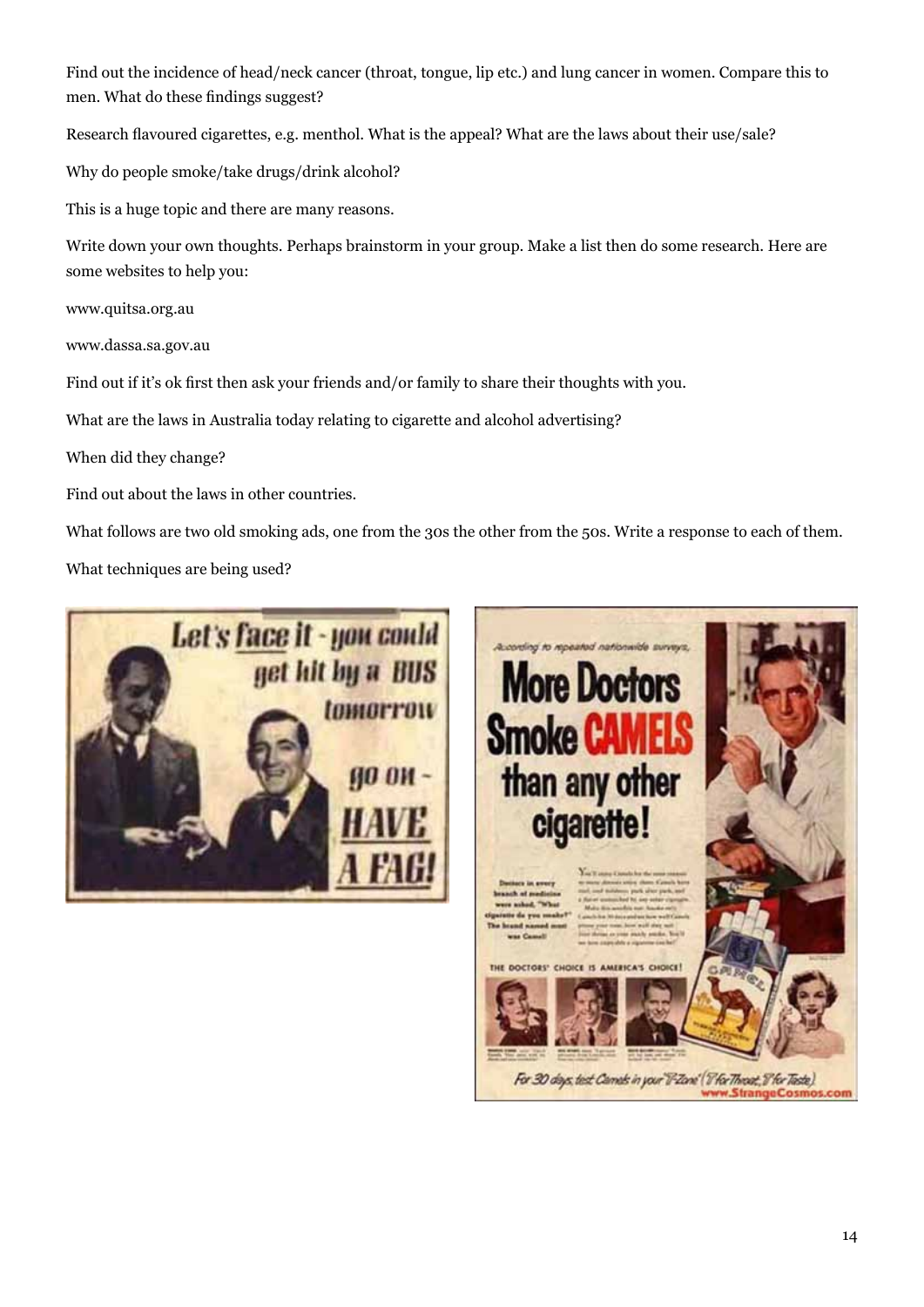# **Night Moves**

Geoff quickly establishes in this poem that he is only halfway through the cancer treatment, *the chemo and the radio*, he can't eat and has to be fed by means of a tube which goes up his nose and through to his stomach – AND – he has a temperature, when he finds himself back in hospital.

Immediately the mood is set; he is frustrated, not able to take much more aggravation. This technique is often used in Geoff's poetry; he 'sets the stage' often using only a few well-chosen words or lines, to help the reader get to the main point of the poem.

One reason why Geoff is a successful performance poet is because his poems contain the voices of the characters who inhabit them. We can hear the old man opposite Geoff as he calls out in the night,

> *Josephine Josephine Josephine*

as though he is at home calling perhaps for his wife- such a sad, powerful image.

And the Croatian man with dementia who is yelling at the nurses:

 & he went on & on & on

until Geoff cracks, his patience gone we get to hear HIS soft, yet menacing voice. At this point in time he'd had his voice box removed on the left side and was 'Whispering Geoff'. (Some months later he had a synthetic voice box implanted.)

> if he keeps this up i'll suffocate him with a pillow

After a comment like that (even if in jest) it is no surprise that Geoff is moved the next morning to a private room!

The choice of title for this poem is interesting. It brings to mind a well-known song by Bob Seger about young people growing up in the 60's 'trying to lose the awkward teenage blues' through engaging in 'night moves' or summertime flings. Along with the other 'old men' in the cancer ward, Geoff would have been a teenager at this time. This is a poignant reminder about the passing of time and the fragility of health.

#### **Activities**

Have you ever had to go to hospital for an overnight stay or longer? Write about your experience, with nursing staff, doctors, other patients, visitors. Try to describe the atmosphere as well as your feelings and physical surroundings.

If you have only visited someone write about that.

Please be creative in your choice of form; poem, story, play, artwork.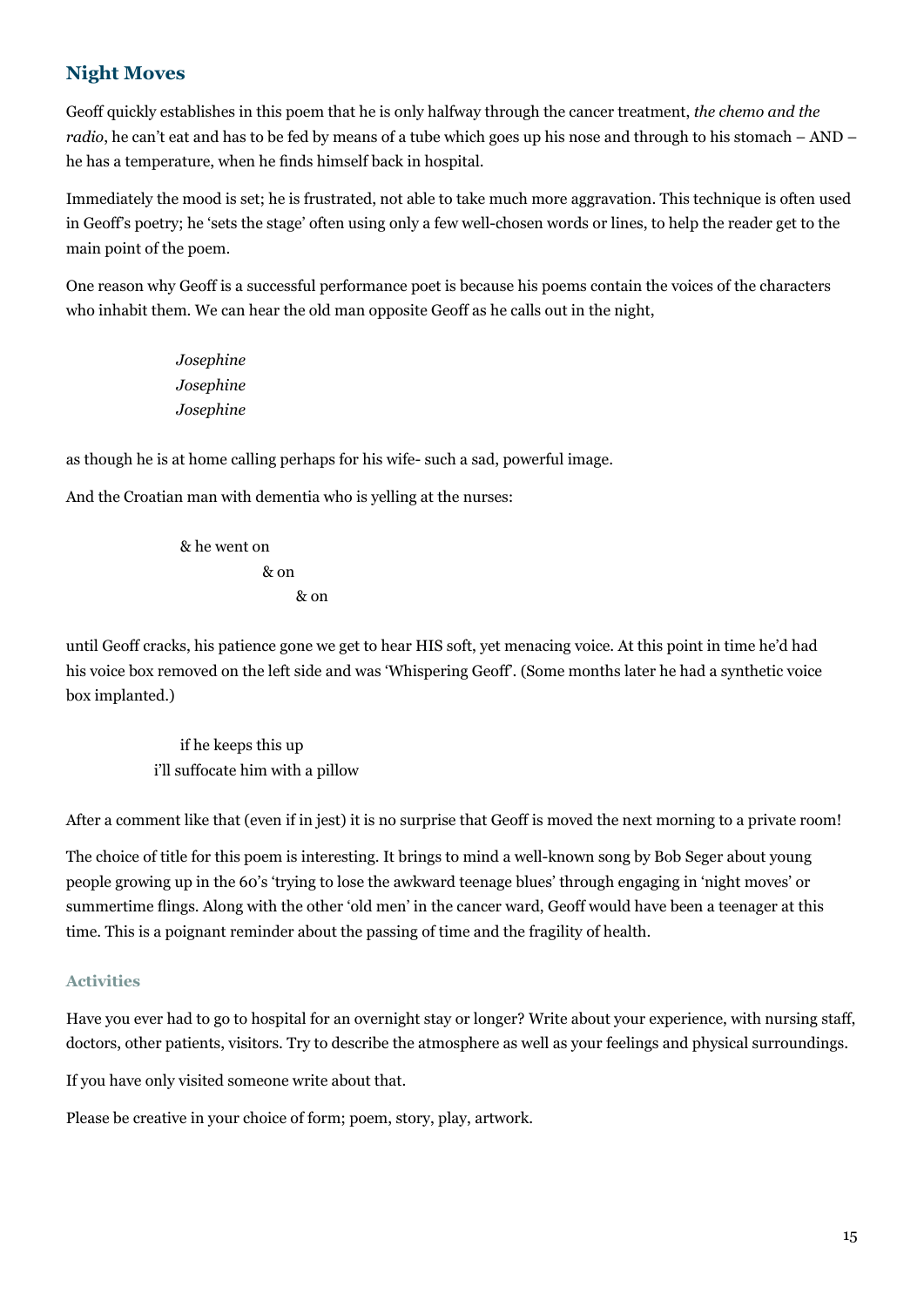### **Reversing**

This poem, first published in *The Age* shows how having cancer has changed Geoff, what used to upset him no longer does. Many people who have faced a serious health scare have had similar experiences. They approach their lives in a new way, with the attitude 'Don't take life so seriously', 'Don't sweat the small stuff'.

The title itself refers to the fact that Geoff has reversed many of his former ways of dealing with life's situations. Before the cancer Geoff might have got out of his car and started a 'blue' with the driver. Now he is happy to laugh it off and go on his way reflecting that the young bloke with the *tousled & spiky* hair was *right of course* when he told Geoff to *chill out dude*. He has learnt there are bigger and more important things in life.

The choice of the word 'growled' is an interesting one. Before the cancer, Geoff would have YELLED to the driver in the No Parking zone because that was Geoff; quick- tempered and feisty, used to getting his way. Now he 'growls' like a belligerent, wounded bear partly because he is unable to YELL since his surgery but also because he has mellowed and doesn't see the point.

One of Geoff's most often used techniques is his rather unusual punctuation and placement of words in the lines of the poems. This is done to replicate the spoken word, to assist the reader when performing the poems and for emphasis. The poem is written as a script for the voice.

This technique allows the reader to imagine the scene, almost like stage directions for an actor.

For example the placing of the word *slowly* is intended to slow the poem down so as to emphasize the last image.

i set the car into drive took a left turn slowly — & drove down the road laughing

he was right of course.

#### **Activities**

They say cancer is caused by stress and that you should try to remove stressors from your life.

Many people believe this. What do you think?

Do some research to find out what other people think; the medical profession, people who have recovered from cancer, people who are in treatment, friends and family members.

The Cancer Council of NSW suggests that 'stress could have indirect links because people who are under stress may do things that increase their risk of cancer' – www.cancercouncil.com.au/editorial.

What might some of these things be?

Often you hear the term 'complementary medicine'. Find out what this term means.

What is the difference between this and 'alternative treatments'?

Is leading a healthy lifestyle, eating good food, meditating etc. useful in the treatment of cancer?

See what you can find out about this topic.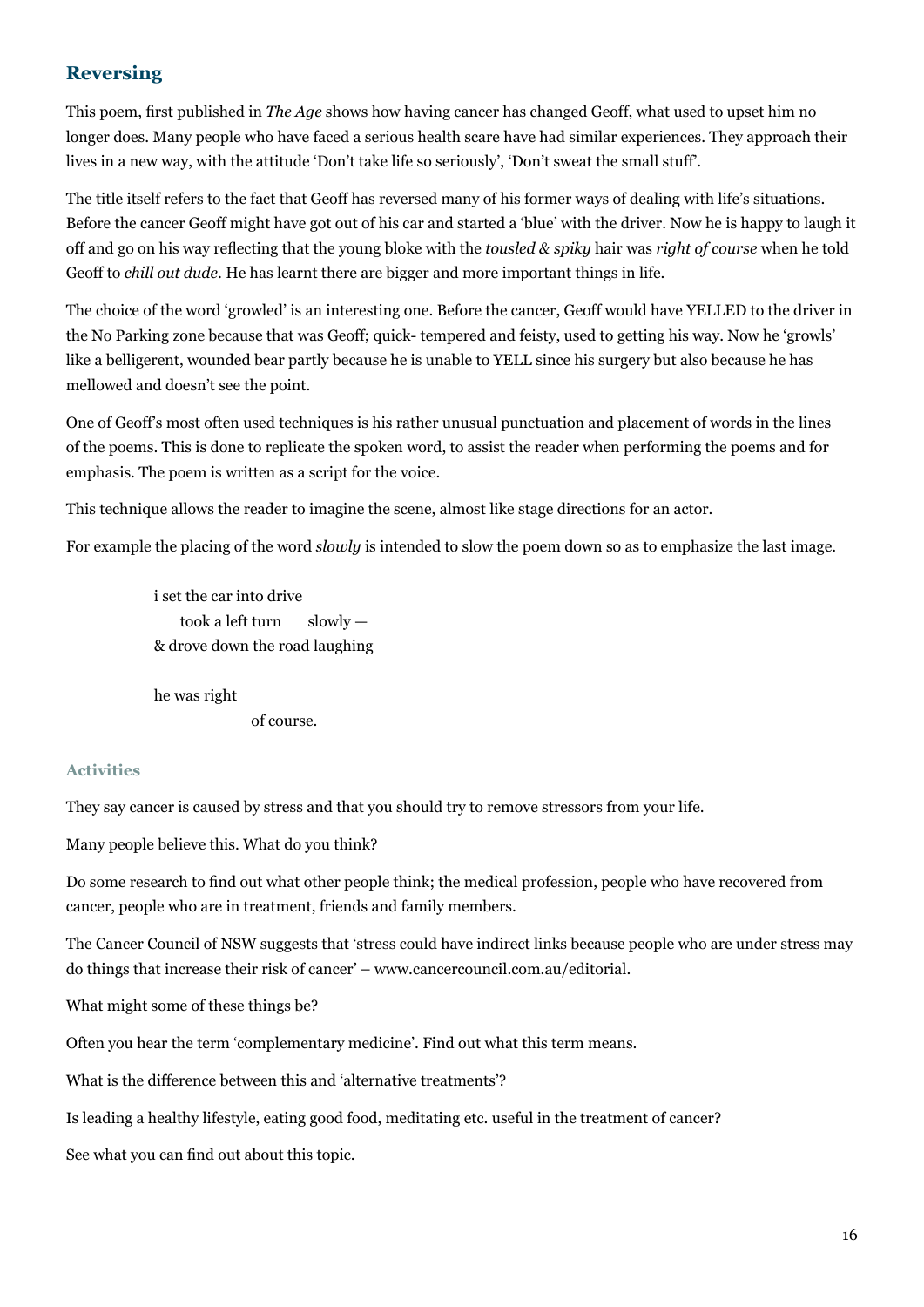This image shows Geoff in the process of having an MRI scan.

MRI or Magnetic Resonance Imaging uses a magnetic field and radio waves but no radiation to take pictures of the body's interior. It is especially helpful for exploring soft tissue such as organs or muscles.

The other scan that you may hear about is called a CAT Scan or CT (Computerised Tomography) Scan. The machine takes pictures of lots of cross-sections of the inside of your body using x-rays and a computer. It is often used to pinpoint the exact location of a tumour that is about to be subjected to radiotherapy.

#### **Activities**

Have you ever had to have one of these scans? What was it like?

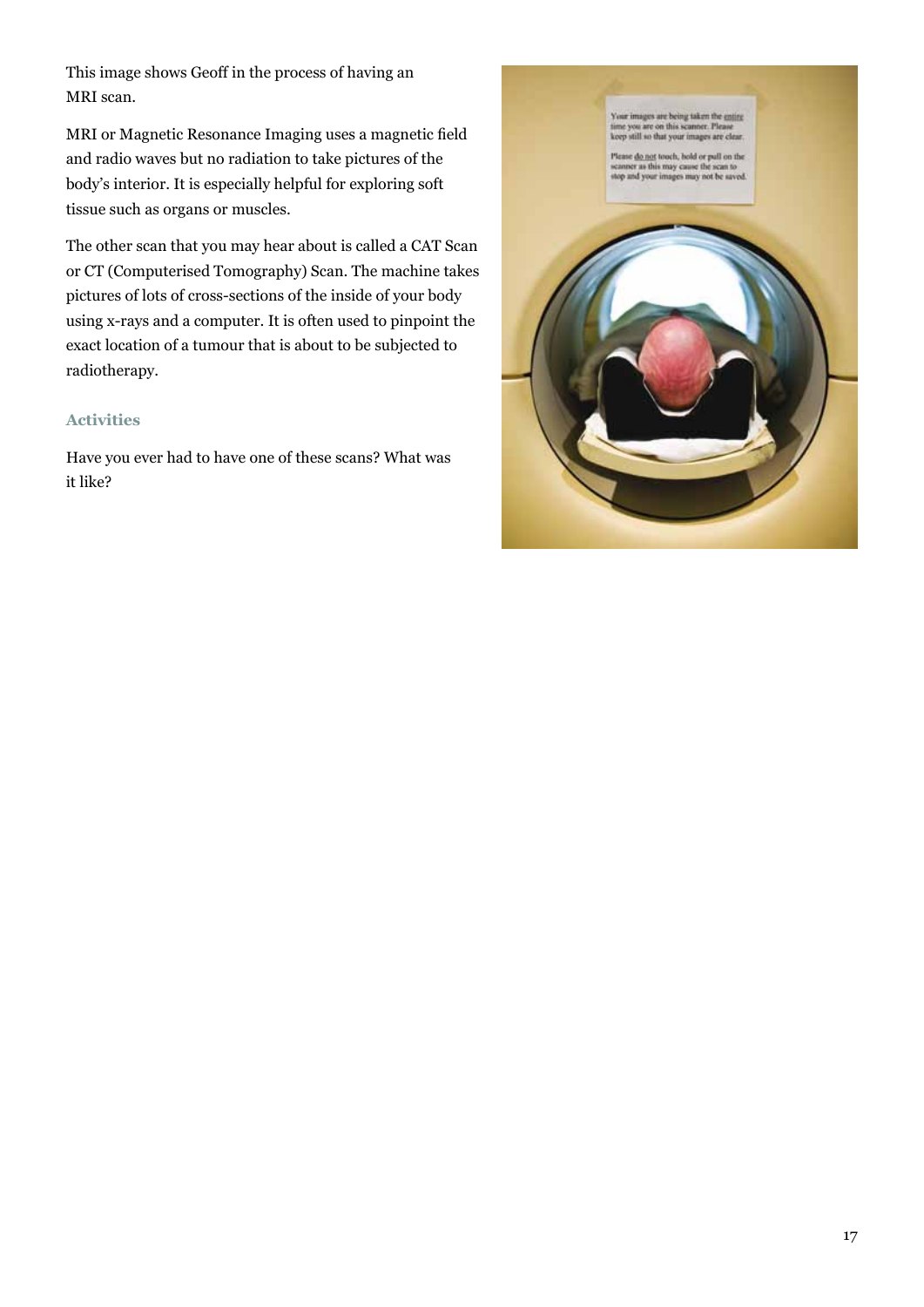# **An Uncertain Future**

Watch Geoff perform 'An Uncertain Future'.

This reflective poem was selected by John Tranter for *The Best Australian Poems 2011*. It is a good example of the 'snapshot technique' used often to great effect by Geoff Goodfellow. Details are meticulously noted and employed to help tell the story.

All the action happens during a change in the traffic lights. The poem resembles a quick scene in a movie, indeed the poem reads like a voiceover.

In the first part of the poem Geoff describes how while waiting for the lights to change, he sees a young woman cross the road in front of his car. Geoff's initial description makes you think he is attracted to her:

> her arms & legs were heavily tanned & she wore strappy sandals

But then the mood changes:

her hair was bottle blonde –– & as she crossed in front of me blowing out a stream of blue cigarette smoke i noticed her black roots complemented her chipped & broken front teeth

Geoff makes further observations; he notices that not only is she smoking but that she is at least seven months pregnant. She is damaging herself and her unborn child.

Geoff has also told us that he is sitting in his car opposite the Adelaide Magistrates Court. So where is this woman headed? Or Geoff, for that matter?

Poetry works best when it is understated. Geoff has really understated the situation of this woman. But he has given a subtle understated hint to those readers/listeners who have an intimate knowledge of drug users. Heroin and Methamphetamine users invariably end up with black stumps for teeth because of the dry mouth condition associated with hard drug use.

The lights change, everyone in the scene goes on with their lives while Geoff is left to reflect on what that means for each of them. In light of his recent experience with cancer (most probably caused by smoking) you can imagine the questions in his head, what does the future mean for them all?

What future does the young woman have? Will she engage in a lifetime of smoking as she is obviously a committed smoker since she is smoking during her pregnancy? Has she stopped using hard drugs?

What will this mean to her unborn child and to the child/future children growing up in a smoker's home?

Finally Geoff wonders about *his* uncertain future. Will the cancer come back, will he have to undergo more treatment?

He moves off *slowly*, obviously affected by these questions, leaving them for *us* to ponder.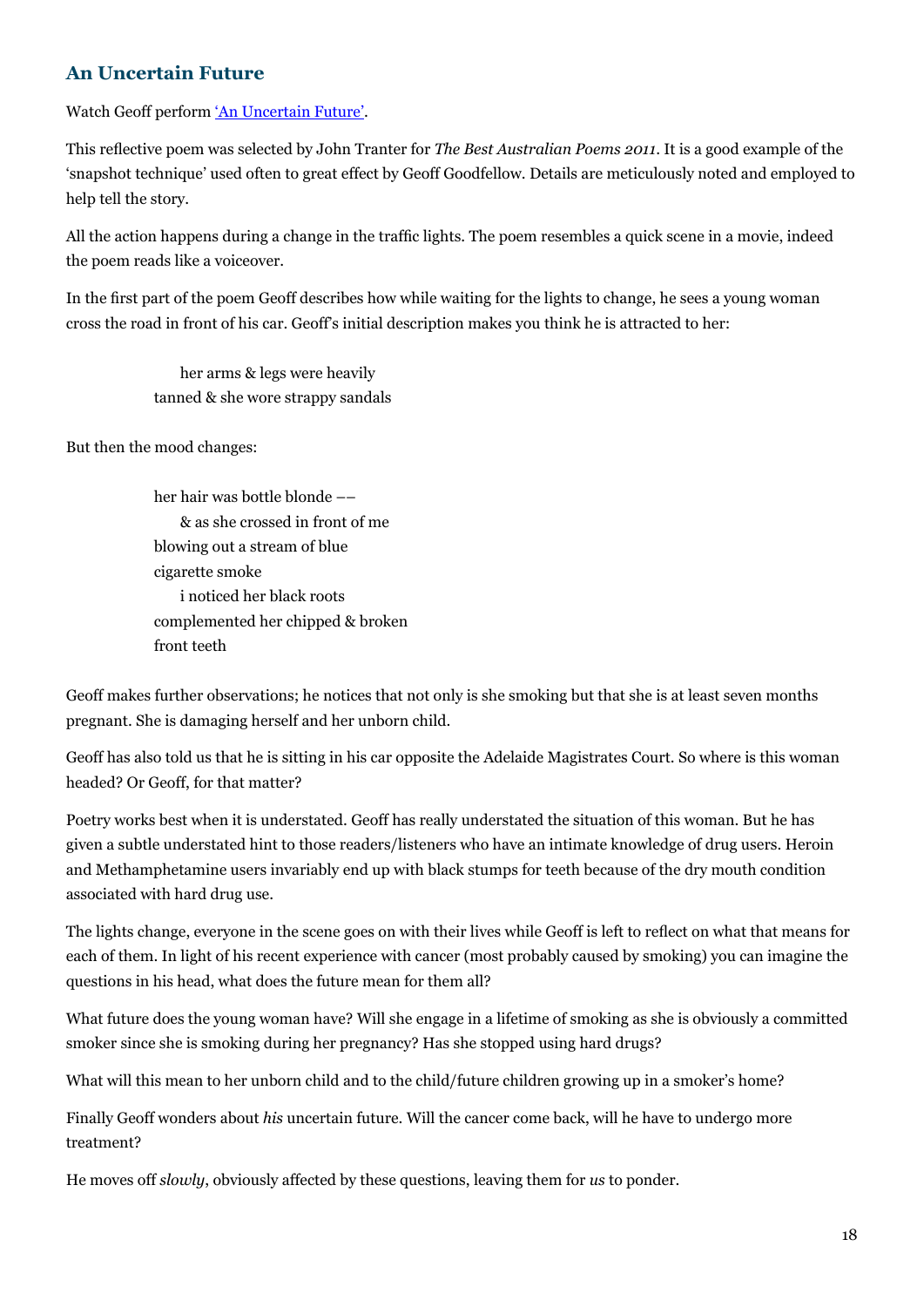#### **Activities**

Explain *bottle blonde* and *black roots*.

Notice the use of colour again in this poem to make the picture clearer.

How many examples can you find?

Research the risks of smoking in pregnancy, including the effects of passive smoking.

Write up your findings in a report or present as an oral/PowerPoint.

#### **Images of the radiotherapy mask page 89**

What is radiotherapy?

Do some research: www.cancercouncil.com.au can help.

What are the side effects of radiotherapy?

How effective is it?

#### **Page 89**

What is your response to this image?

When is a mask like this used?

Why is the mask necessary?

What is the mask made of?

#### **Page 74**

You can see the same mask hanging on the wall next to Geoff's boxing gloves. This juxtaposition of objects is symbolic. Explain.



If you look carefully you will see 'the real Geoff' silhouetted just below. Explain what you think this photograph means.

#### **Pages 54 and 58**

On these pages the mask can be seen again, this time Geoff is wearing the mask while undergoing the radiation treatment. You can clearly see the feeding tube inserted into his right nostril. Ever present is the machine which is designed to kill the cancer cells or at least injure them so they cannot multiply. Write down your response to these images.

#### **Page 106**

This image is of a treatment console at the Royal Adelaide Hospital. You can see the nurses monitoring Geoff undergoing his treatment.

#### **Pages 54 and 55**

This double page view is of a linear accelerator. This is the machine which produces the radiation treatment.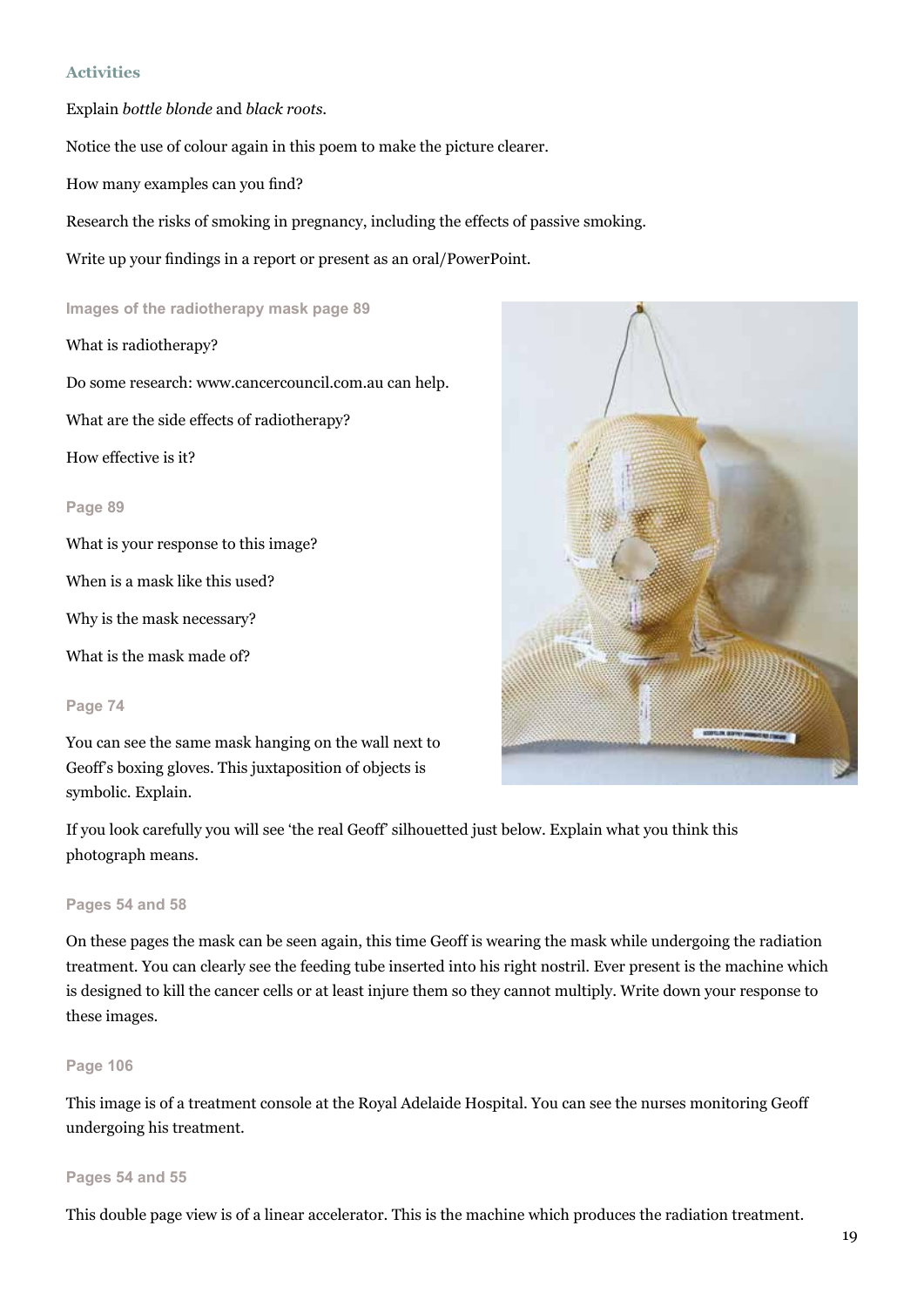# **The C Word**

Geoff's daughter, Grace Goodfellow, wrote this novella partly as a Christmas gift to her dad but also as a gift to herself, after all, the two Goodfellows survived the journey together.

Let's start with the title, the images and the dedication.

We have come across this use of *the C word* used as a slang term to describe cancer before in this collection. Geoff used it in 'The Seventh Doctor'.

Like *cancer*, the *C* word is a taboo word, one that people are not comfortable hearing or talking about.

But Grace proceeds to do just that; by telling her story, she is exposing some of the thoughts and feelings of those who go through the cancer journey alongside the person with the disease.

Using a beautiful metaphor, Grace expresses the almost overwhelming challenge in the dedication to her friend Elli:

Sadness is the ocean and you are teaching me how to swim.

The image on page 90 symbolizes Grace through the tough times of the journey; alone, head and eyes downcast, looking away from the camera, in school uniform, looking as though she has more on her mind than her appearance. If we compare this with the image of Grace on page 127 we can see that her dad is now with her, she is smiling broadly, dressed in smart clothes, facing the camera and arms folded in a gesture of confidence.

Throughout the book we have seen just how much meaning can come from a few well-chosen words as in a poem or story and from a well-crafted image.

Grace begins the story like a fairytale, retelling one of her father's often repeated lines through her early childhood when he would amuse her with his stories.

> Once upon a time, when the birds chewed lime, and the monkeys chewed tobacco – he was okay.

We soon learn it is no fairy tale but very much a reality.

After establishing with us her relationship with her father as happy, carefree and loving, Grace foreshadows what is to come by placing the lines:

Everything was perfect.

and

This year – this year will be beautiful.